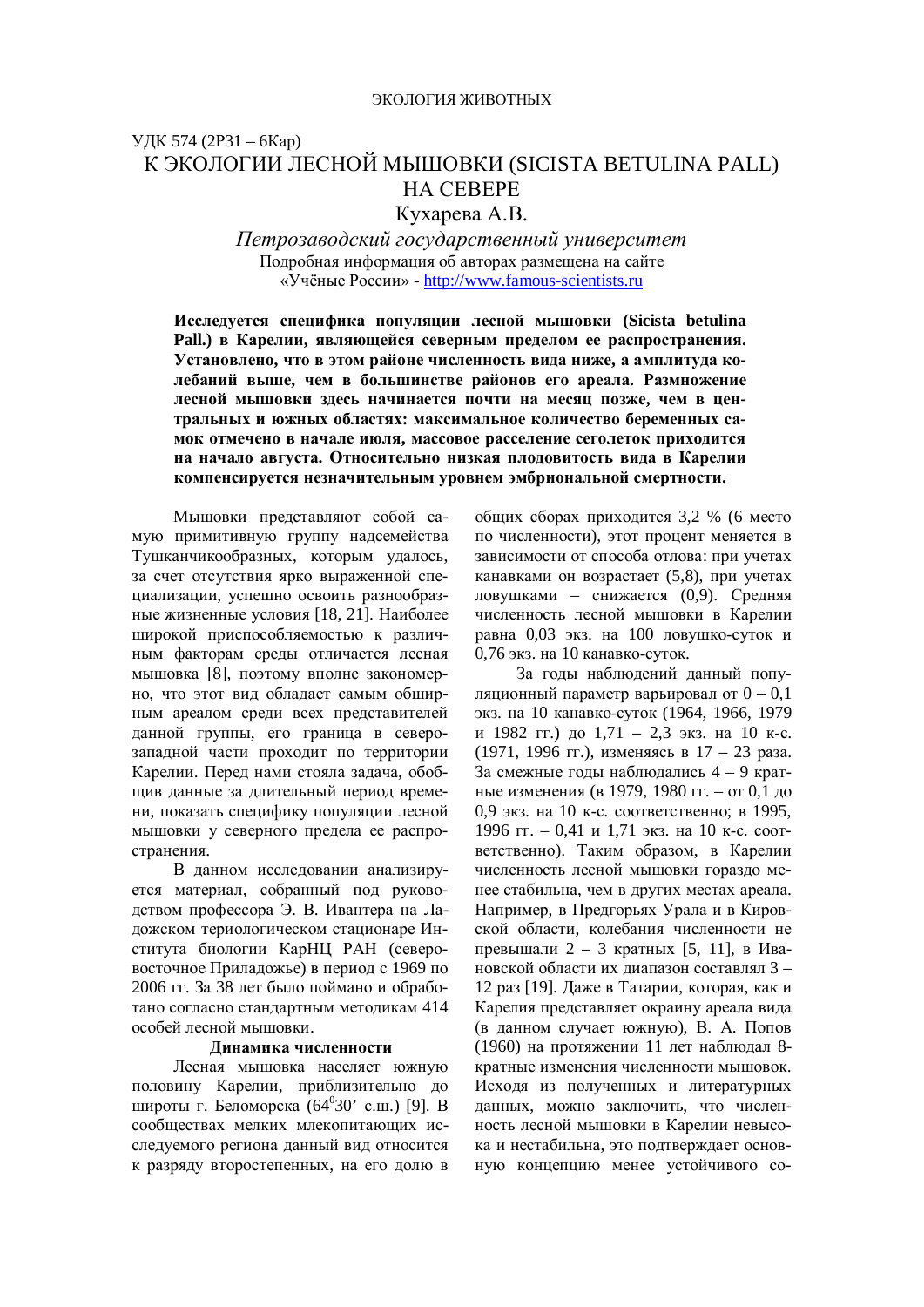стояния вида на периферии ареала, где количество особей в популяциях мелких млекопитающих меньше, а амплитула колебаний выше, чем в центре области их распространения [13].

Для выявления периодической компоненты в динамике численности лесной мышовки, мы подвергли исходные данные гармоническому (спектральному анализу) [6, 7]. В результате, для отловов канавками, были выявлены циклические колебания с периодом в 5 – 6 лет и тенденция к изменению численности с периодом в 12 – 13 лет. Для отловов ловушками наблюдается не зарегистрированная канавочными үчетами периодичность в 2 – 3 года. Вместе с тем, можно констатировать, что цикличность изменения численности популяции лесной мышовки в Карелии не носит явного характера.

Динамика численности лесной мышовки за летний период (с июня по сентябрь) прослеживается по данным отловов. которые отражают не только ее уровень, но и степень подвижности зверьков. Наибольшее количество мышовок отлавливается, как правило, во второй декаде июня и во второй декаде августа. Согласно Э. В. Ивантеру (1975), первый пик связан с гоном (взрослые самцы составляют 88 % пойманных особей), августовский пик объясняется расселением прибылых зверьков, на что указывает их преобладание в отловах (93 %). Такой же двухвершинный характер имеют кривые отлова в других частях ареала лесной мышовки, например, в Татарии, предгорьях Алтая, в Кировской области, и на Верхней Лене [11, 16, 17].

### **Биотопическое размещение**

Явное предпочтение, судя по коэффициенту верности биотопу (+0,45), этот вид оказывает черничным, багульниковочерничным и зеленомошным соснякам, хотя оптимальным для мелких млекопитающих этот биотоп не считается, в первую очередь, вследствие однообразной и неустойчивой кормовой базы [10]. В сосновых лесах мышовка концентрируется по опушкам, долинам ручьев и другим участкам с богатым лиственным подлеском и хорошим травостоем. более увлажненным и захламленным [9] и отлавливается в годы не только относительно высокой, но и низкой численности, что не характерно для других биотопов. Свежие вырубки данный вид заселяет неохотно, но со второго-третьего года лесосеки становятся более привлекательными для него, поскольку в этом типе биотопов складываются благоприятные, хотя и нестабильные защитные и кормовые условия [10] (коэффициент верности биотопу (X) равен  $+0.65$ ). К спелым лиственным и смешанным лесам, мышовка индифферентна, несмотря на обилие животной пищи, большое количество валежника и старых пней, что для других видов мелких млекопитающих делает эти формации более привлекательным, чем коренные биотопы [10]  $(X= -0.18)$ . Средняя численность данного вила в лиственном мелколесье ниже, чем в целом по региону, поэтому, согласно нашим данным, его нельзя считать обычным представителем этого местообитания (X= -0.73). Не является мышовка и типичным обитателем зеленомошных и травянозеленомошных ельников, хотя данный биотоп занимает по численности мелких млекопитающих одно из первых мест [10]  $(X = -0.64)$ . На лугах, пашнях и других сельскохозяйственных угодьях особи данного вида отлавливаются в основном во второй половине лета, во время созревания урожая [9].

Мышовка встречается в разнообразных биотопах, но выбирает в каждом из них однотипные участки с наиболее подходящими для нее характеристиками. Это, по нашим данным и по мнению большинства исследователей, наличие изреженных, прогреваемых солнцем участков леса, богатый травяной ярус, достаточное количество мертвой древесины в виде пней, упавших стволов, куч валежника, которые служат для зверьков убежищами и хорошая (но не избыточная) увлажненность [2, 9, 12, 16, 19,].

#### Особенности размножения

Изучив состояние генеративных органов сеголеток, мы пришли к тому же выводу, что и другие авторы: мышовки достигают половой зрелости и вступают в размножение на второй год своей жизни (после зимовки). Вес и длина семенников у неполовозрелых самцов равны 31 мг и 3,8 мм, у зимовавших зверьков эти показатели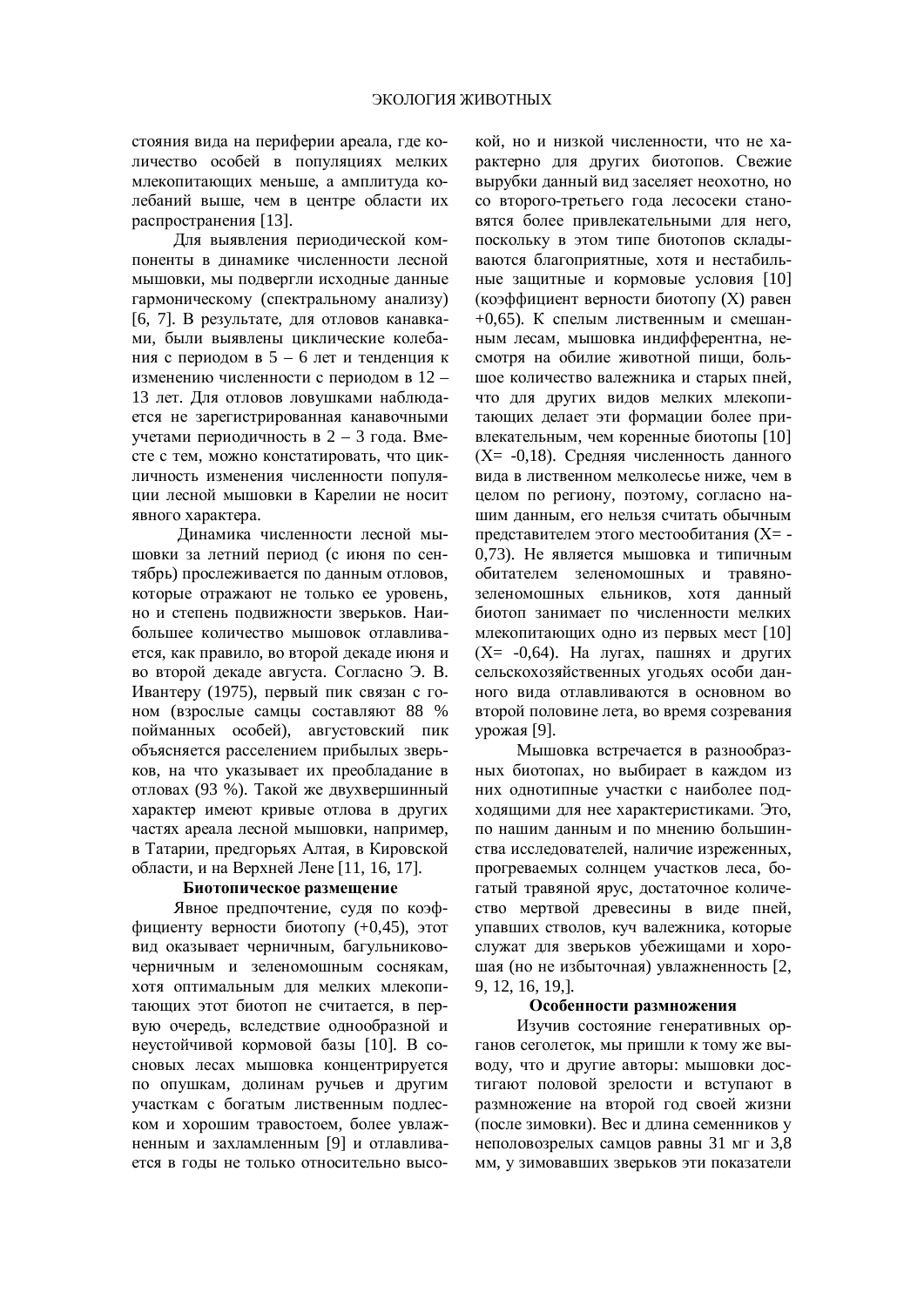в несколько раз больше: 188 мг и 6,7 мм. Длина рогов и тела матки прибылых самок  $c$ оставляют 11,6 и 2,6 мм, половозрелых  $3$ верьков – 19,7 и 5 мм соответственно.

Первая беременная самка с зачаточными эмбрионами попалась 12. 06, а 13. 06 была отловлена первая родившая особь, следовательно, размножение лесной мышовки в Карелии начинается в конце мая первых числах июня, на 20 – 30 дней позже, чем в центральных и южных областях ареала вида [4, 16, 20]. В массе беременные самки появляются в отловах во второй декаде июня (их доля составляет 45,5 %), остальные либо еще не принимают участия в размножении (45,5 %), либо уже обзавелись потомством (9,1 %). К концу июня происходит увеличение числа рожавших особей (30,8 %) и снижение доли не размножавшихся (23,1 %). В первой декаде июля доля беременных самок достигает максимума – 62,5 %, а во второй декаде месяца уменьшается в 1,5 раза, что говорит о постепенном затухании процесса размножения. К концу июля беременные самки в отловах не встречаются, доля кормящих невелика и составляет 22,2 %; 55,6 % самок к данному моменту уже выкормили потомство. Исходя из приведенных данных и того, что за все время исследований не было обнаружено ни одной половозрелой самки со следами двух беременностей следует, что лесная мышовка в течение благоприятного периода года размножается однократно. Косвенным доказательством этого вывода является присутствие на кривой отловов одного пика. соответствующего расселению сеголеток. К этому заключению пришли и другие зоологи, изучавшие данный вид [1, 5, 22, 23].

Плодовитость лесной мышовки в Карелии варьирует от 3 до 6 эмбр. на самку, в среднем составляя 4,8. Это меньше, чем в большинстве районов ареала, исключение составляет только долина р. Верхняя Ангара, где данный параметр принимает значение 3,7 эмбр. на самку [12] и Ивановская область, в которой средний размер выводка мышовки равен 4,0 эмбр. на самку [19]. Плодовитость зверьков зависит от их возраста, у годовалых самок она больше – 5,1, чем у двухле- $TOK - 4.4.$ 

В Карелии, как и в других районах. расположенных у северной границы ареала вида, масштабы эмбриональной смертности незначительны. За все время исследований была обнаружена всего одна беременная самка с резорбирующимся эмбрионом. В южных областях наблюдается иная картина, например, в Татарии эмбриональная смертность достигает 15 % [16].

### Половой и возрастной состав популяции

В первую декаду июня отловы сформированы исключительно самцами, во второй половине месяца их доля среди пойманных зверьков превышает 80 %. Мы, как и другие исследователи, полагаем, что наблюдаемый результат обусловлен увеличением подвижности самцов в период поиска самок [3, 9, 15, 16, 17]. В июле, когла активность самнов снижается, соотношение полов выравнивается и становится близким к 1:1. В августе, среди отловленных зимовавших мышовок (n = 12) самцов не было, что, скорее всего, объясняется более ранним залеганием их в спячку, поскольку из-за отсутствия заботы о потомстве они успевают раньше запастись питательными веществами [14]. Общая доля самцов среди взрослого населения лесной мышовки составляет 73,5 %.

Среди сеголеток отлавливается примерно одинаковое количество особей обоих полов (самцы составляют 52 %). Незначительное преобладание самцов среди мододняка (55,7 %) отмечено у северовосточной границы ареала вида [12] и в тайге Сосьвинского Приобья [3]. В южных областях распространения лесной мышовки (Татария) доля неполовозрелых самцов. как и в Карелии, равна  $51 - 52$  % [16].

Возрастной состав претерпевает следующие изменения в течение активного периода жизни вида. Вплоть до второй декады июля, отловы лесной мышовки сформированы взрослыми зверьками. Первая сеголетка за все года исследований была поймана 12. 07. К концу месяца молодые особи составляют 10,3 % пойманных зверьков. Массовое же их появление приходится на август, в начале месяца доля неполовозрелых животных в отловах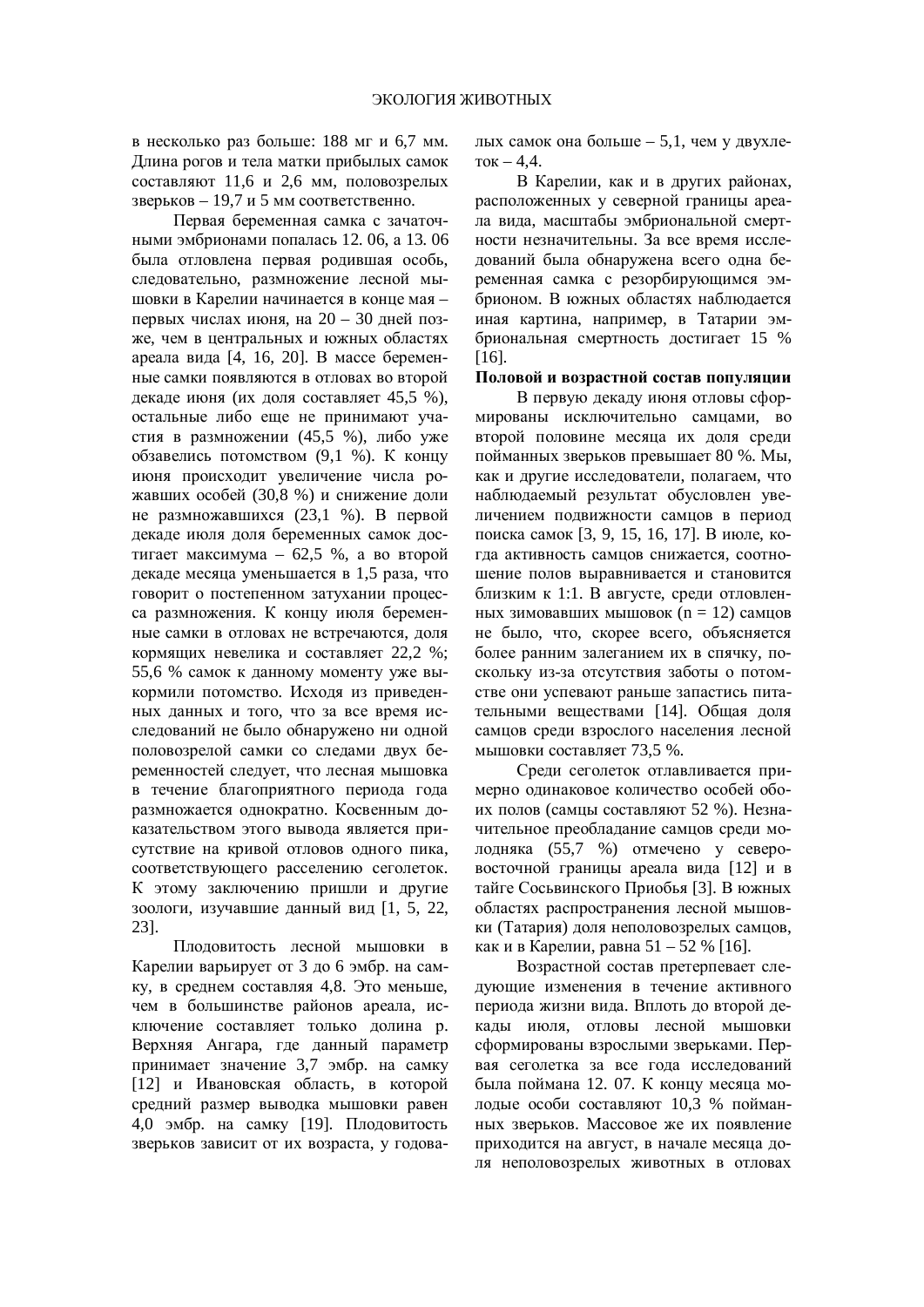равна 84,4 %, а к концу лета этот показатель достигает 91,4 %. Увеличение доли сеголеток обусловлено не только их массовым переходом к самостоятельной жизни, но и сокращением относительной и абсолютной численности половозрелой части популяции, что происходит как вследствие естественной смертности зверьков, так и в результате более раннего залегания в спячку этой группы [9, 14]. Аналогичный характер динамики возрастного состава популяции лесной мышовки описывают и другие авторы  $[12, 11, 3, 20]$ .

Взрослая часть популяции состоит из особей разного возраста: 75,3% этой группы составляют годовики, 22,0% - двухлетки и 2,7% - особи в возрасте трех лет и старше. В конце репродуктивного сезона большинство половозрелых зверьков (72,7%) образуют годовики, доля животных в возрасте двух лет равна 27,3%, особи более старшего возраста в это время не отлавливались.

#### **Выволы**

Лесная мышовка в сообществах мелких млекопитающих Карелии играет второстепенную роль, впрочем, как в центральных и южных областях. Ее численность на северном пределе ареала ниже. чем во многих других районах, колебания данного параметра характеризуются высокой амплитудой и не строгой цикличностью с периодом в 2 – 3 года и 5 – 6 лет.

Наиболее типичным местообитанием этого вида в Карелии являются сосняки, в которых мышовка, равно как и в других биотопах, выбирает участки с хорошо развитым травостоем, более захламленные и увлажненные.

Размножение лесной мышовки в Карелии начинается почти на месяц позже. чем в центральных и южных районах. Первые беременные самки встречаются с середины июня, наибольшее их количество отлавливается в начале июля, с середины этого месяца в уловах появляются сеголетки, массовое расселение которых приходится на август.

Плодовитость этого вида в Карелии ниже, чем во многих других частях области его распространения, что компенсируется низким уровнем эмбриональной смертности.

В Карелии, как и в других частях ареала лесной мышовки, в уловах взрослых особей преобладают самцы, особенно ярко это проявляется в первой половине лета. В уловах молодняка соотношение полов близко  $1:1$ .

Таким образом, население лесной мышовки, обитающее на северном пределе ареала, наряду с общими для большинства популяций чертами, обладает целым набором специфических характеристик.

#### СПИСОК ЛИТЕРАТУРЫ:

1. Айрапетьянц А. Э // Вопросы экологии и биоценологии.1969. Вып. 9. С. 117.

2. Благосклонов К. Н. // Бюллетень МОИП. Отд. биол. 1948. Т. 53. Вып. 3. С. 27.

3. Буйдалина Ф. Р. // Фауна, таксономия, экология млекопитающих и птиц. 1987. Новосибирск: Наука. С. 41.

4. Даль С. К., Чугунов Ю. Д. // Труды научно-исследовательского противочумного института Кавказа и Закавказья. 1956. Вып. 1. Ставрополь: Ставропольское книжное изд-во. С. 354.

5. Даргольц В. Г. // Современные проблемы изучения динамики численности популяций животных. 1964. М.: Наука. ɋ. 117.

6. Дженкинс Г., Ваттс Д. Спектральный анализ и его приложение. 1971. Вып. 1. М.: Мир. 317 с.

7. Дэвис Дж. Статистический анализ данных в геологии. 1977. М.: Недра. 573 c.

8. Зимина Р. П., Меркова М. А. // Фауна и экология грызунов. 1960. Вып. 6. М.: Изд-во МГУ. С.183.

9. Ивантер Э. В. Популяционная экология мелких млекопитающих таежного северо-запада СССР. 1975. Л.: Наука. 243 c.

10. Ивантер Э. В., Макаров А. М. Территориальная экология землероекбурозубок. 2001. Петрозаводск: изд-во ПетрГУ. 272 с.

11. Кулик И. Л., Тупикова Н. В., Никитина Н. А., Карасева Е. В., Суворова Л. Г. // Сборник трудов зоологического музея МГУ. 1968. Вып 10.М.: Изд-во МГУ. С. 146.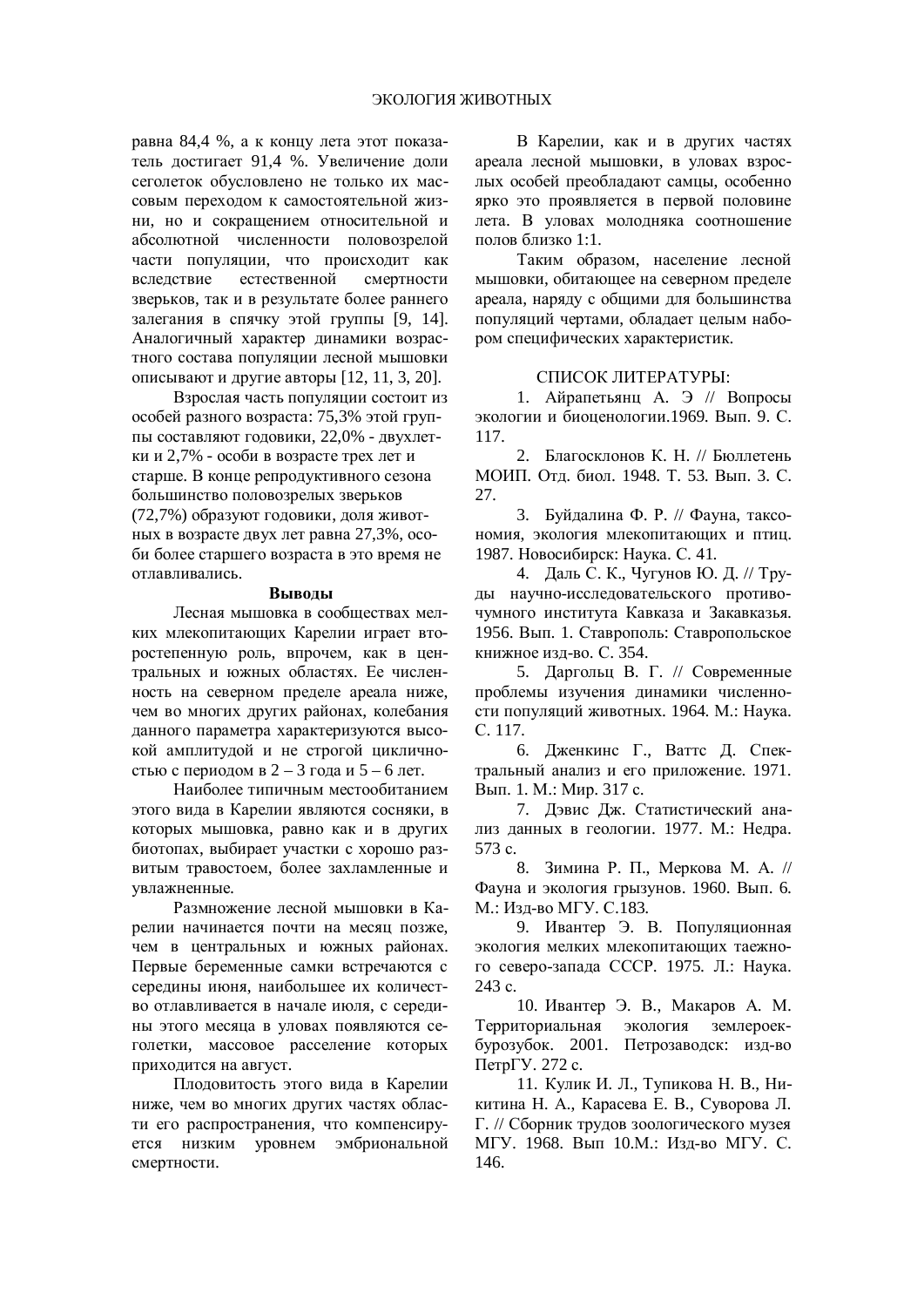12. Лямкин В. Ф., Малышев Ю. С., Пузанов В. М. // Грызуны. Материалы VI  $\text{Bceco}$ юзного совещания. 1983. Л.: Наука. ɋ. 328.

13. Наумов Н. П. // Журнал общей биологии. 1945. Т. 6. Вып. 1. С.12.

14. Пантелеев П. А. Биоэнергетика мелких млекопитающих. 1983. М.: Наука. 271 c.

15. Плешак Т. В., Козловский И. С. // Биология и промысел охотничьих животных. 1983. Пермь: Наука. С. 57

16. Попов В. А. Млекопитающие Волжско-Камского края. 1960. Казань: Казанский филиал АН СССР. 467 с.

17. Реймерс Н. Ф., Воронов Г. А. Насекомоядные и грызуны Верхней Лены. 1963. Иркутск: Иркутское книжное изд-во. 191 c.

18. Фокин И. М. Тушканчики. Серия: Жизнь наших птиц и зверей.1978. Вып. 2. Л.: Изд-во ЛГУ. 184 с.

19. Хелевина С. А., Окулова Н. М. // Тушканчики фауны СССР. 1988. Ташкент: Ɏɚɧ. ɋ. 116.

20. Цветкова А. А. // Экология. 1978. No 3. C. 90.

21. Шевырева Н. С. // Материалы по эволюции наземных позвоночных. 1970. М.: Наука. С. 85.

22. Штильмарк Ф. Р. // Фауна кедровых лесов Сибири и ее использование. 1965. М.: Наука. С. 5.

23. Юдин Б. С., Галкина Л. И., Потапкина А. Ф. Млекопитающие Алтае-Саянской горной страны. 1979. Новосибирск: Наука. 296 с.

## **ON ECOLOGY OF NORTHERN BIRCH MOUSE (SICISTA BETULINA PALL) IN THE NORTH**

Kukhareva A.V. *Petrozavodsk State University* 

Specific outlines of the birch mouse (Sicista betulina Pall.) population in Karelia are investigated. This region is the northern limit of the species spreading. It was established that in this region the population number was lower and amplitude of oscillations was higher, than in most other places. In Karelia the reproductive season of the birch mouse starts around one month later than in more central and south areas. General quantity of pregnant females was caught in the beginning of July. Mass moving of young birch mouse was observed in the beginning of august. Prolification of birch mouse is comparatively low and it's compensated by insignificant level of embryo's mortality.